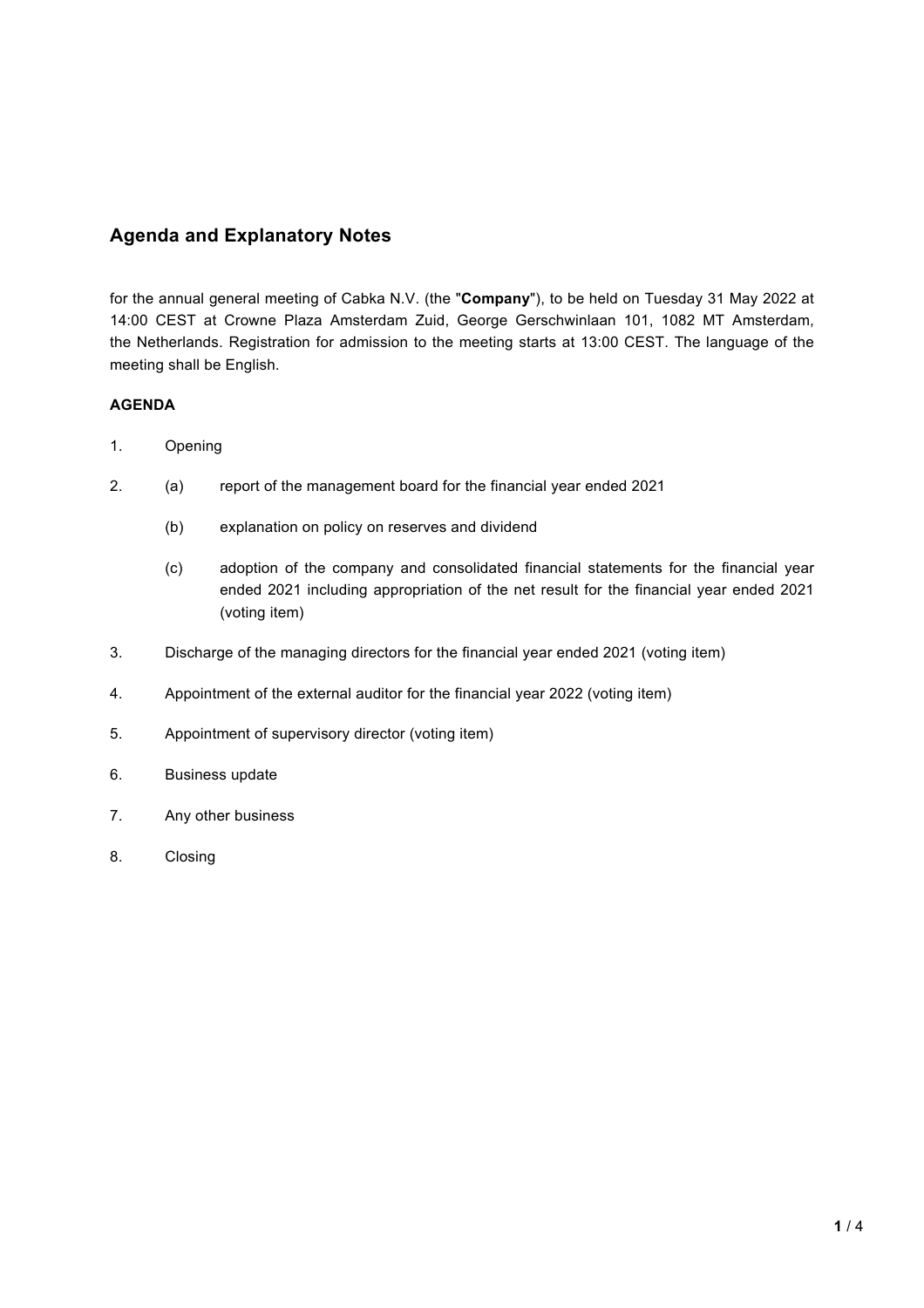### **EXPLANATORY NOTES TO THE AGENDA**

#### **Agenda item 2(a): Report of the management board for the financial year ended 2021**

Presentation by the management board on the performance of the Company in 2021 and discussion of the annual report of the management board drawn up in the English language, which is included in the 2021 annual report (which can be found on our website https://cabka.com/newsroom/shareholdermeeting or https://cabka.com/newsroom/investor-assets-library).

As appears from the 2021 annual report, no remuneration or compensation has been paid to the managing directors nor are they entitled to the same. There were also no severance arrangements in place with the managing directors. Hence, no remuneration policy was adopted nor has a remuneration report been prepared with respect to the relevant period.

#### **Agenda item 2(b): Explanation on policy on reserves and dividend**

The management board will give an explanation of the policy on reserves and dividend which is also set forth in clause 9 of the relationship agreement (which can be found on our website https://cabka.com/newsroom/principles-policies--rules).

## **Agenda item 2(c): Adoption of the company and consolidated financial statements for the financial year ended 2021 including appropriation of the net result for the financial year ended 2021 (voting item)**

It is proposed to adopt the company and consolidated financial statements for the financial year ended 2021 as prepared by the management board and included in the 2021 annual report. The financial statements have been drawn up in the English language and the audit has been performed by Deloitte Accountants B.V.

From the company financial statements for the financial year ended 2021 it appears that there is a net loss of EUR 3,215,788. By adopting the company financial statements it is also resolved to allocate the net loss for the financial year ended 2021 to the accumulated deficits.

#### **Agenda item 3: Discharge of the managing directors for the financial year ended 2021**

It is proposed to discharge all managing directors in office in the financial year ended 2021 from all liability in relation to the exercise of their duties in the financial year ended 2021, to the extent such performance is apparent from the financial statements for the financial year ended 2021 or other public disclosures prior to the adoption of these financial statements.

#### **Agenda item 4: Appointment of the external auditor for the financial year 2022**

It is proposed by the supervisory board, upon recommendation of the audit committee, to appoint BDO Audit & Assurance B.V. as the external auditor of the Company for the financial year 2022. The audit will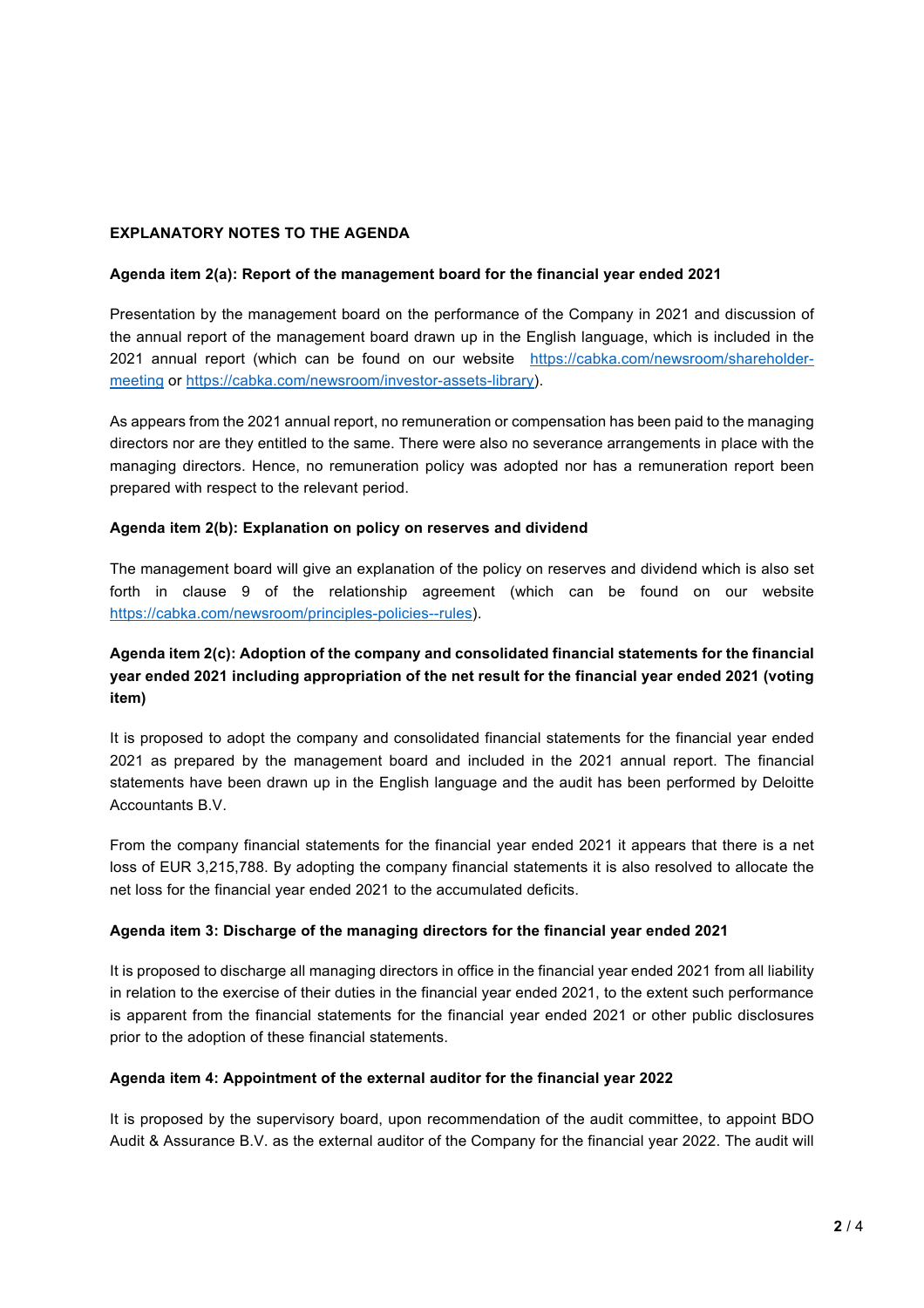be carried out under the responsibility of Mr. Jeroen van Erve, audit partner at BDO Audit & Assurance B.V.

### **Agenda item 5: Appointment of supervisory director**

As announced in the press release dated 22 February 2022, the supervisory board has nominated Mr. Manuel Beja to be appointed as supervisory director effective as of 1 June 2022 for a term ending at the end of the annual general meeting to be held in 2026. Subject to the appointment taking effect, the supervisory board has designated Mr. Manuel Beja as chairperson of the supervisory board and has appointed Mr. Manuel Beja as member of the audit committee.

The personal details of Mr. Manuel Beja and the reason for his nomination are as follows:

| Name:                      | Manuel Beja                                                                                                                                                                                                                                                         |
|----------------------------|---------------------------------------------------------------------------------------------------------------------------------------------------------------------------------------------------------------------------------------------------------------------|
| Age:                       | 49                                                                                                                                                                                                                                                                  |
| <b>Nationality:</b>        | Portuguese                                                                                                                                                                                                                                                          |
| <b>Current position:</b>   | - Chairperson of the board of directors of TAP Air Portugal (since 2021)<br>- Professional Women Network Lisbon, Mentoring Program: mentor and                                                                                                                      |
|                            | member of the advisory board (2013-2018), coordinator of the technical<br>team (since 2018), pro bono                                                                                                                                                               |
| <b>Previous positions:</b> | - Several management positions at Novabase, in Portugal and Brazil<br>$(1997 - 2018)$                                                                                                                                                                               |
|                            | - Executive director, member of the board at Collab (2005-2008)                                                                                                                                                                                                     |
| Other (board) positions:   | No                                                                                                                                                                                                                                                                  |
| <b>Motivation:</b>         | Mr. Manuel Beja is nominated for appointment as supervisory board<br>director in connection with the "Business Combination" as effected on 1<br>March 2022. Mr. Manuel Beja has valuable experience as member and<br>chairman of different boards and organizations |

Mr. Manuel Beja is considered to be "independent" within the meaning of the Dutch Corporate Governance Code.

Mr. Manuel Beja does not hold any shares in the capital of the Company.

#### *Remuneration*

The remuneration of Mr. Manuel Beja will be in line with the remuneration policy of the Company and the individual remuneration of supervisory directors as explained and approved at the extraordinary general meeting held on 28 February 2022. This means that Mr. Manuel Beja will receive a fixed compensation as chairperson of the supervisory board of EUR 40,000 per year and an additional EUR 3,000 for his membership of the audit committee. In addition, Mr. Manuel Beja will receive an additional EUR 2,500 per year for compensation of daily and travel expenses.